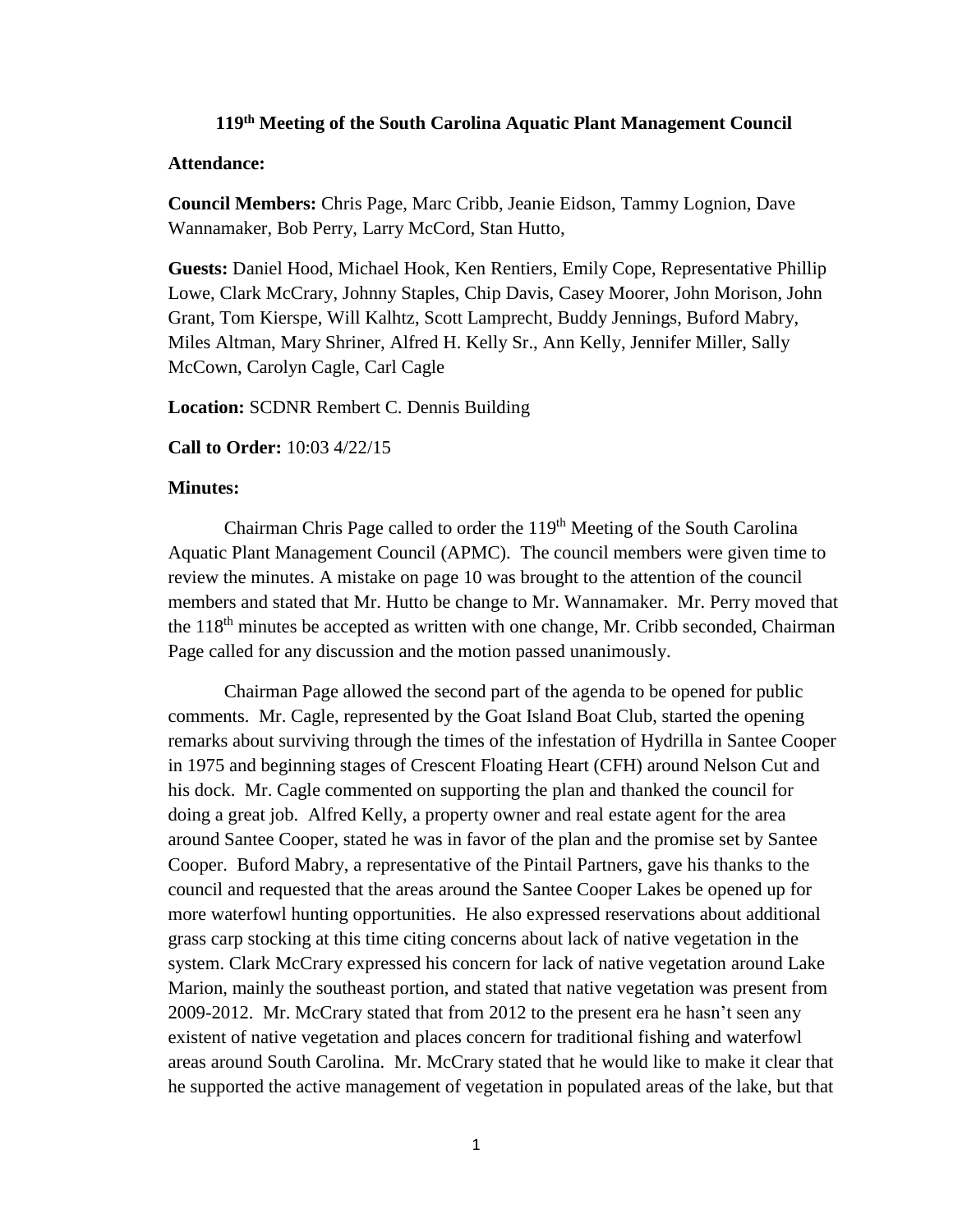he wanted to see more native vegetation in uninhabited areas for the benefit of aquatic and waterfowl species. Miles Altman, a concerned sportsman and boater, expressed his concern and requested a more balanced approach between water usage for the benefit of fish and wildlife and human usage. Mr. Altman stated, "Since there is no Hydrilla for carp to feed on they are now moving to native vegetation." Mary Shriner, a representative from the Santee Cooper Promotion Commission, reminded the council of her involvement during the Hydrilla infestation in previous years. She stated hydrilla was the cause of declining numbers for tourist during that time. Mrs. Shriner expressed the need for native vegetation and habitat enhancement. Mrs. Shriner explained some habitat enhancement projects which the Santee Cooper staff and SCDNR have been doing to compensate for lack of native vegetation.

Representative Lowe stated that he and his family have owned property on the Lake since his childhood. He stated that he grew up fishing on the lake, and remembers the time when the Hydrilla population was "way out of hand". Mr. Lowes stated that you (Santee Cooper) proved they could control Hydrilla with grass carp, but that the "roots" (tubers) would continue to grow each year. He stated that he understands grass carp will continue to eat new growth of Hydrilla, but that they will also eat other desirable vegetation. Mr. Lowe voiced his remarks and concerns for the favoritism and nonfavoritism of aquatic vegetation among the grass carp population. Mr. Lowe stated that as a waterfowl hunter, his feelings are hurt when he is hunting the lake and unable to see beneficial plants such as Hydrilla. Mr. Lowe made a correlation between terrestrial ecosystems and aquatic ecosystem, along with the procedures used to control invasive, nuisance species. He stated that whether the problem is coyotes, hogs, or armadillos, we will never be able to completely kill them to extinction. He stated that, likewise, we will never be able to completely eradicate Hydrilla. Mr. Lowe stated that he believes that we should manage Hydrilla on the Santee Cooper lakes to a specific percentage of coverage. He stated he believes that we should capitalize on some of the beneficial aspects of Hydrilla. Mr. Lowe stated that he believes that Santee Cooper has over stocked grass carp over the past few years and that all the submersed aquatic vegetation is gone from the Lakes. He stated his belief that only a couple hundred acres of Hydrilla remain in Lake Systems across South Carolina and that they majority of it is "land locked". Mr. Lowe stated that he believes the viewpoint toward Hydrilla should be changed to include Hydrilla as a part of the Lake system, and to manage it for its beneficial aspects. Mr. Lowe stated that he would like to see more management efforts placed towards control of species such as Crested Floating Heart (CFH) and alligatorweed, and that Santee Cooper should allow some amount of Hydrilla to flourish. Mr. Lowes stated that efforts towards eradication of Hydrilla should be forgotten as we will never get rid of the root (tuber) system with grass carp. Mr. Lowe drew a correlation between the recent reduction in the yearly limit of Eastern Wild Turkey in South Carolina due to coyote predation and Hydrilla. Mr. Lowe stated that hydroelectric generation should remain a consideration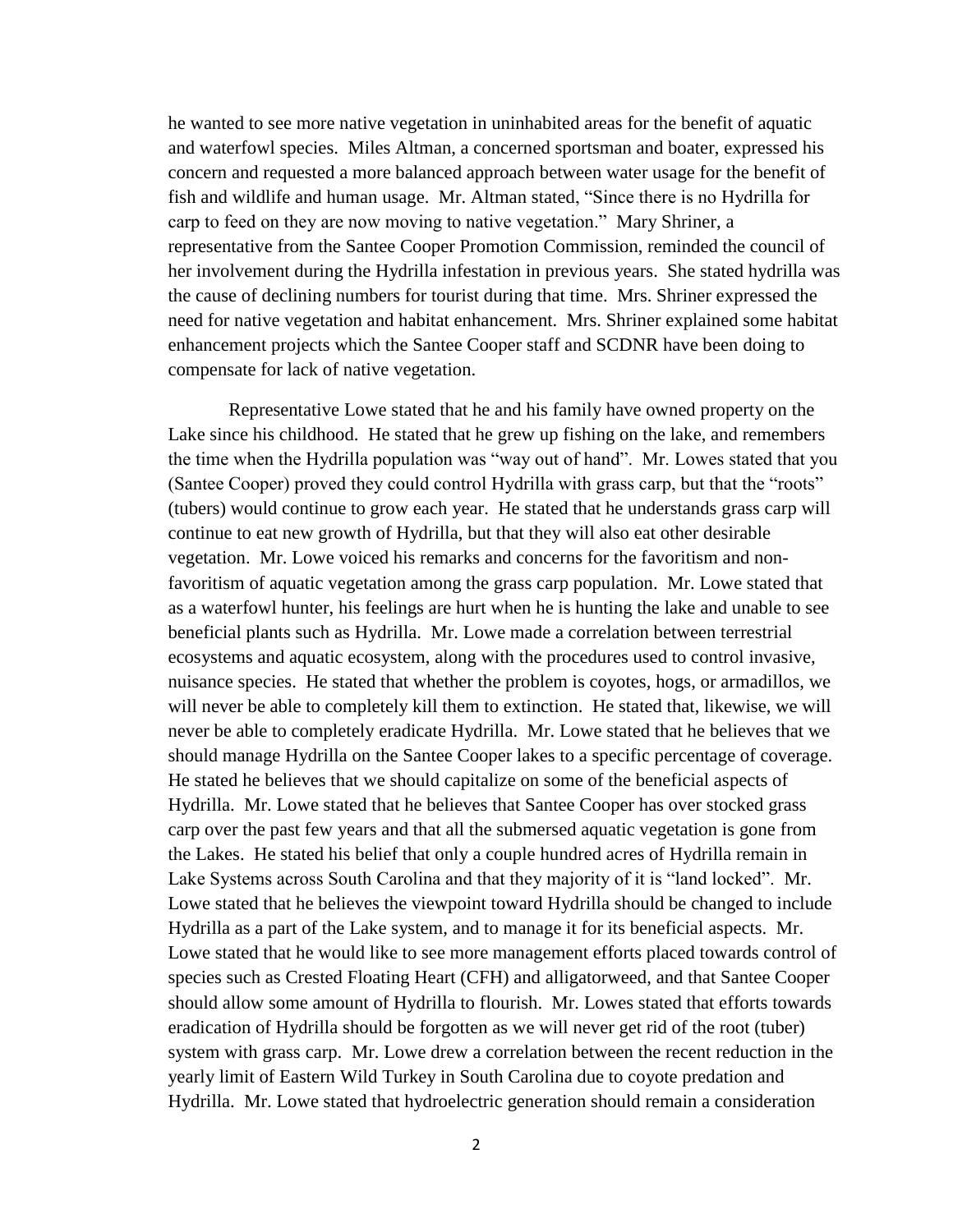when planning the management of the Santee Cooper Lakes. Mr. Lowe stated that the economy driven by the sporting nature of the Lakes should be a large consideration towards lake management. Mr. Lowe stated that he wrote a letter in 2007 begging the council and Santee Cooper not to stock grass carp until re-growth of Hydrilla was surveyed. Mr. Lowe stated that he never saw a recurrence of Hydrilla, but that 100,000 grass carp were stocked two years in a row. Mr. Lowe asked Mr. McCord if his statement concerning the amount of fish stocked was correct. Mr. McCord confirmed that his statement pertaining to the number of fish stocked was correct. Mr. Lowe asked Mr. McCord if the goal was to stock 20,000 grass carp. Mr. McCord stated that the 200,000 grass carp were stocked in order to control over 7,000 acres of Hydrilla that were surveyed and documented. Mr. Lowes asked if the 7,000 acres of Hydrilla were "land locked". Mr. McCord responded that the Hydrilla was land locked in the sense that it was contained within the Santee Cooper System, which is land locked. Mr. Lowe stated that he was referring to "hatcheries" when he inquired as to the Hydrilla being land locked. Mr. McCord stated that none of the 7,000 acres of Hydrilla was accounted for by Hydrilla in hatcheries. He said that it was all in the open lake system. Mr. Lowe stated that he would like to clarify that he was not present "dominate" as a representative, but rather to voice his opinion as a concerned lake user. Mr. Lowe stated that the state was initially promised 19,000 acres of aquatic vegetation coverage and that the number has now been cut back to about 16,000 acres. Mr. Lowe stated that his understanding of Mr. McCord's reports indicated that there was not nearly 16,000 acres of aquatic vegetation in the Santee Cooper Lakes, and that Hydrilla should be allowed to be managed as a part of the proposed 16,000 acres. Mr. Lowe closed by stating that he would like to see all usage groups; hydroelectric, hunting, fishing, and others alike with equal consideration.

The council members then went into the 2015 plan portion of the meeting. Mr. Perry asked Chairman Page if he would motion to split and accept all parts of the plan minus the parts for Santee Cooper Lakes. Chairman Page brings the discussion to the floor and Mrs. Loginon second the motion of the plan. Chairman Page then opens the floor back up for discussion. Mr. McCord wanted to know why the plan is needed for two parts when in previous meetings the council has presented the plan differently. Chairman Page responded to the discussion question by stating "the rest of the plan doesn't need any discussion" and that the Santee Cooper part of the plan needs to be brought to the table for "time saving measure". Chairman Page moved the motion to a vote. The council voted unanimously in favor of splitting the two parts of the plan up. Mr. Perry requested to Chairman Page to motion the approval of majority of the plan with exception of the Santee Cooper Lakes portion, Mrs. Eidson second, and then Chairman Page called a vote on the rest of the plan. The council then voted unanimously in favor of the majority of the plan being approved without the Santee Cooper Lake portion.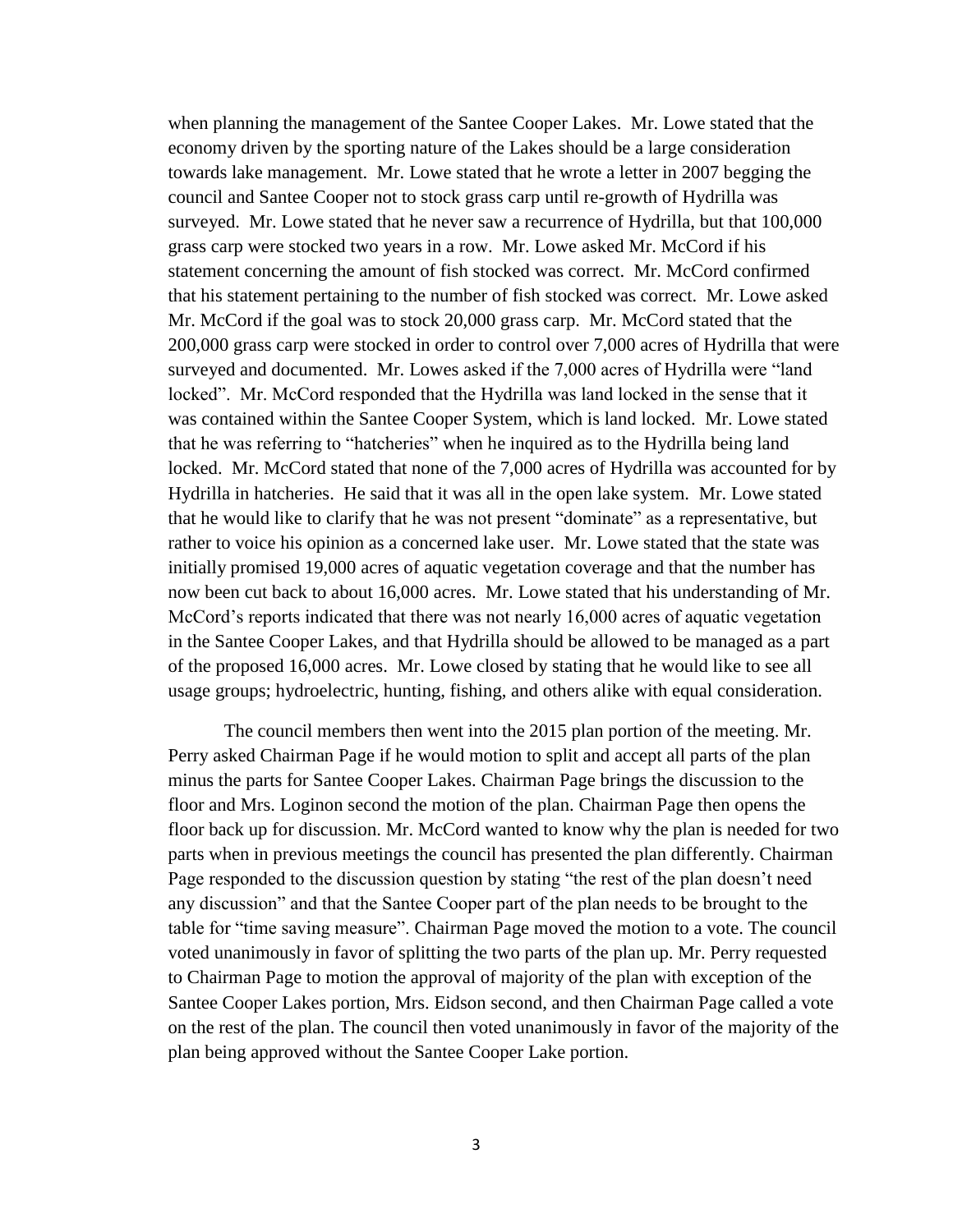At the beginning of the Santee Cooper Portion of the 2015 plan, Chairman Page presented a minor change with the help of Mr. Perry on page 4 and pulled out the word "cost share" because the budget of \$900,000 was a little conservative and Chairman Page gave a more reasonable number of \$1.5 million dollars and put 100% of the funding of the plan towards the SCPSA. Mr. McCord asked Chairman Page to change the verbiage concerning potential Hydrilla treatment control, mainly under the section on page 2 under the section called "For Areas to which control is to be applied" and " approximately 100 acres of Hydrilla in priority areas" be changed to "treatments will be applied as necessary depending on the re-growth of Hydrilla." He clarified by stating "Given that 100 acres was recorded as a minimal number from the data recorded from our Aquatic Plant Surveys and not (as Mr. McCord previously stated in the last meeting) "an all-inclusive number of Hydrilla that may or may not be present in the lake system." Mr. McCord stated that surveys of Hydrilla likely underestimate the total acreage due to deep water and certain other water conditions. Next, Mr. McCord was given time to present a PowerPoint presentation of Aquatic Vegetation Survey with the focus on Eelgrass, Hydrilla, CFH, Hyacinth, and water quality data. Mr. McCord began by explaining the difficulty in surveying a system as large as the Santee Cooper lakes, especially considering the varying degrees of water quality parameters in which he and his staff encounter. He briefly discussed methods of surveying to include aerial, hyper-spectral photography, boat surveys, sonar, ground truthing, and Lake Bottom rake surveys. Mr. McCord made a metaphor of the simplicity of identifying weeds in your backyard to identifying weeds if the backyard was covered with 2-15ft of water. He explains that the surveys conducted using hyper-spectral aerial photography could identify 27 species of aquatic vegetation, including natives and non-natives. Mr. McCord pointed out that in 2014 19,000 acres of total vegetation were accounted for by surveys. He stated that although species such as Hydrilla, eel grass, Hyacinth, and Crested Floating Heart are the main species that are discussed due to their fiscal importance, they are certainly not the only species that Santee Cooper surveys and acknowledges. Mr. McCord then turned to address the issue of turbidity in the Lakes and Lake Levels in relation to light penetration to the Lake Bottom. Mr. McCord stated that light penetration to the Lake Bottom is what determines which plants, if any, will be able to grow. Mr. McCord turned the council's attention to a figure of USGS Lake Levels for the Santee Cooper Lakes over the last four years. He stated that the figure showed an elevated lake level over the mean level, during the growing season over the last four years. He stated that this elevated mean lake level condition is a contributing factor to light penetration to the hydro-soil. Mr. McCord stated that environmental conditions such as elevated lake levels contribute to grass carp and other factors to result in the decline of vegetation. Mr. McCord then directed the council's attention to a map of monitoring stations on Lakes Marion and Moultrie which are used to log water conditions including turbidity and water clarity. Mr. McCord briefly discussed methods used to determine water clarity including; secchi disk, 1% light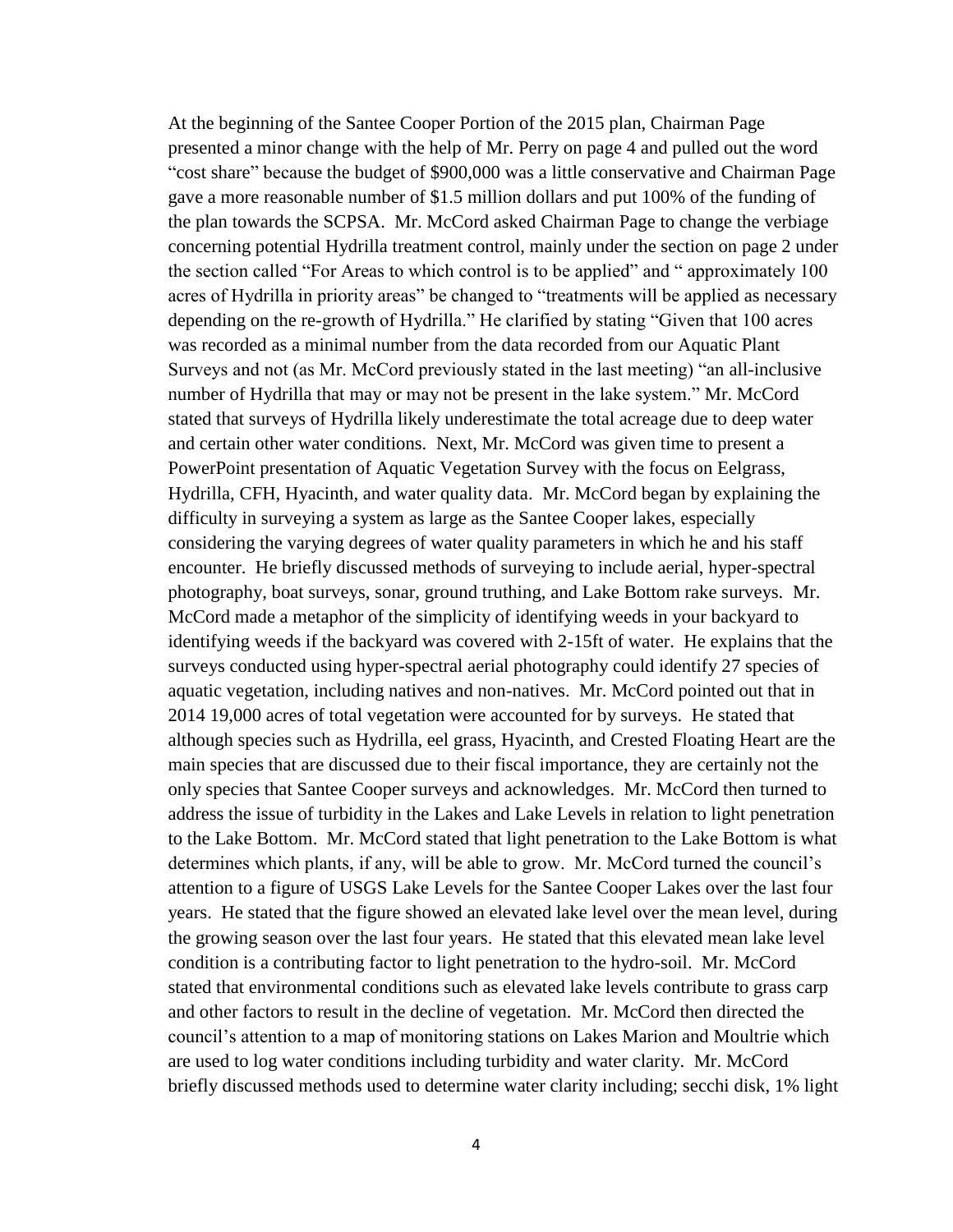meter, and bottle samples for particulates. Mr. McCord stated that the data over the last few years has shown an increase in turbidity and decrease in water clarity across all three sampling techniques. Mr. McCord stated that although grass carp stocking numbers in the past three years were much larger than in previous years, they cannot be the variable considered when determining the cause of the decrease in submersed aquatic vegetation (SAV). Mr. McCord stated that in his opinion, the rapid decline of SAV was indicative of a decline caused by a combination of water quality characteristics as well as grass carp feeding. Mr. McCord stated that monitoring stations across both Santee Cooper lakes showed the same trends of significantly increased turbidity and decreased water clarity during 2013-2014. Mr. Perry asked if any statistical analysis was used to quantify Mr. McCord's statement of "significant trend upward" regarding turbidity. Mr. McCord responded that statistical analysis was not performed to determine a confidence interval or standard deviation value for the difference noted between previous data and that of 2013-2014. Mr. McCord stated that a difference of 1unit in turbidity levels is "very significant". Chairman Page questioned whether a motion should be on the table in order to carry out the discussion at hand. Mr. Perry stated that he did not believe any motion was necessary until a vote was to be called. Mr. McCord then moved to his next slide containing a graphical representation of estimated grass carp population and estimated SAV acreage (including invasive species). Mr. McCord stated that during the 2007-2008 years the Santee Cooper (S.C.) system was experiencing a historic drought with lake levels at ten feet below full pool. He stated that during this time eel grass began to flourish in shallow water areas which would normally be over ten feet deep. He stated that during this time turbidity levels were extremely low due to low inflows. Mr. McCord stated that the high water clarity and low lake levels created a situation in which both native and invasive species of SAV were able to increase cover acreage rapidly. Mr. McCord stated that many of the areas in which the eel grass and other native species were growing were not areas in which native vegetation would typically grow due to average water depth. He stated that the native vegetation was able to establish and remain in those areas, regardless of the grass carp population and rising water levels, until the point which turbidity levels began to increase and water clarity decreased. Mr. McCord stated that during the original large stocking of grass carp in the S.C. lakes a decreased of vegetation was not apparent for at least three years. He then stated that in 2012-2013 vegetation coverage was significantly decreased within the first year after elevated stocking. Mr. McCord stated that the rapid decrease in SAV, specifically Hydrilla, was due to a combination of water quality conditions as well as increased carp stocking. Mr. McCord moved on to the next slide containing information concerning the S.C. budget for aquatic plant control. Mr. McCord stated that he would like to briefly discuss the slide in relation to public comments made concerning the management of traditional areas for fishing and waterfowl hunting. Mr. McCord stated that in 2012 over 85% of the plant control budget was used to control invasive species such as water hyacinth,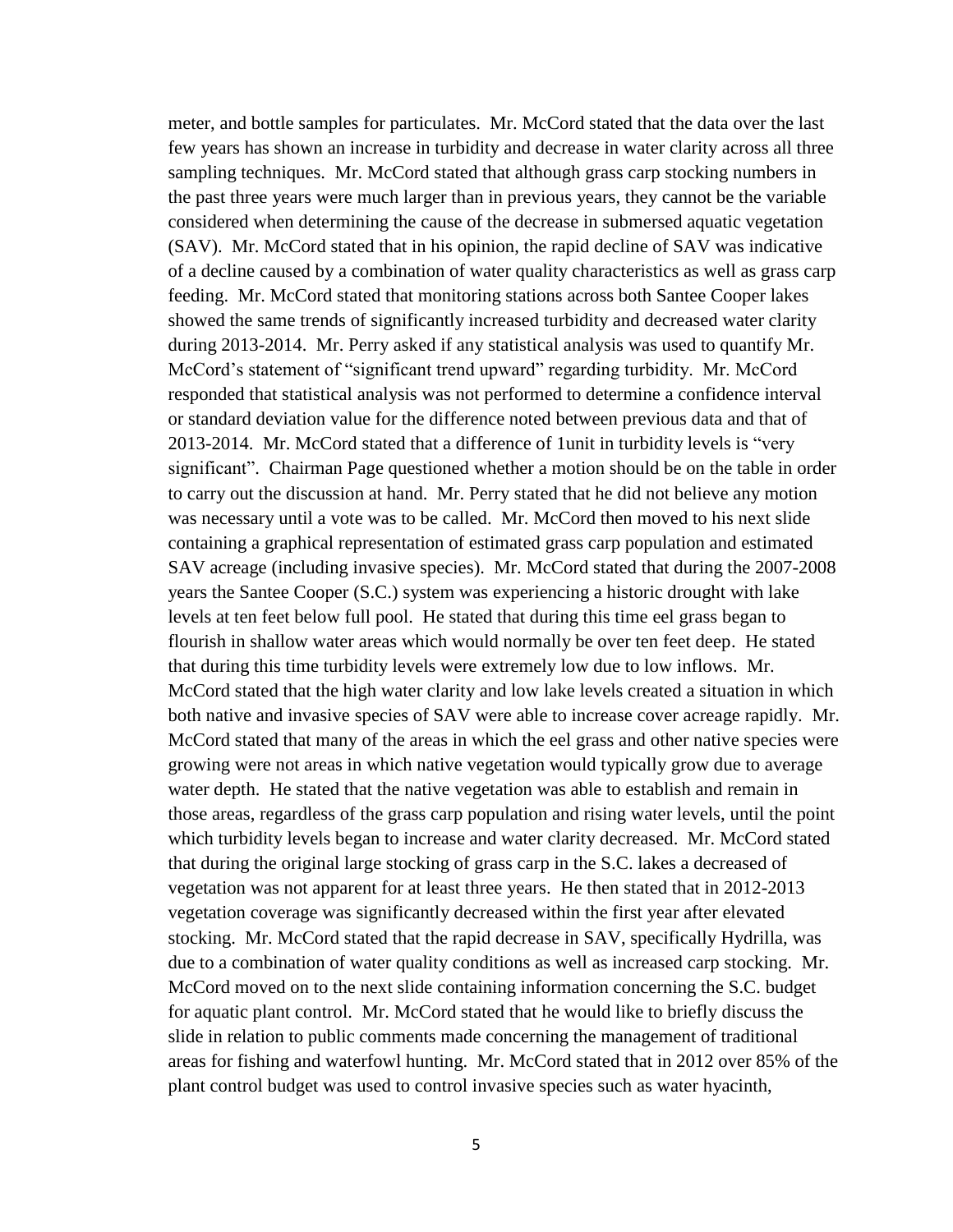Hydrilla, and crested floating heart. He stated that the vast majority of the acreage of those invasive species treated was in the swamp area above I-95, which is known for being a traditional waterfowl and fishing specific part of the lake. He stated that in 2013- 2014 invasive species including crested floating heart accounted for over 95% of the acreage treated, and that the majority of the acreage was in the area of Lake Marion above I-95. Mr. McCord stated that these areas were targeted specifically to open access for hunters and fishermen. He stated that S.C. plans to continue opening areas above I-95 for hunter and fisherman access, and pointed out the tremendous amount of money that is required in order to treat these invasive species on a yearly basis. Mr. McCord acknowledged the need to treatment of other species such as giant cutgrass, and continued by stating that it is hard to find the resources to treat non-invasive species when S.C. is spending an average of over 1 million dollars a year on invasive species treatment and 1.2 million dollars on grass carp. Mr. McCord stated that S.C. is trying to avoid a situation in which the return of hydrilla could result in the need for large scale stocking. Mr. McCord stated that with the amount of money currently being spent of new invasive species, it would be exceptionally difficult to budget for the recurrence of hydrilla. Mr. Page stated that last year S.C. spent 1.8 million dollars on aquatic weed control measures and that all of those funds were provided by Santee Cooper. Mr. Page stated that S.C.D.N.R. does not cost share with Santee Cooper for weed control on Lakes Marion and Moultrie. Mr. Page stated that S.C.D.N.R. provides work for the Wildlife Management Areas (WMA's) around the S.C. lakes, but that the amount of money required for those areas is "a drop in the bucket" when compared with Santee Cooper's budget. Mr. McCord stated that S.C.D.N.R.'s work on the WMA's helps S.C. primary with time constraints as S.C.'s aquatic weed control staff is relatively small. Mr. McCord stated that with the budget constraints of both S.C. and the S.C.D.N.R. it is imperative that aquatic plant management control be performed using the most modern, efficient, and cost effective measures available. Mr. Page pointed out that the recent reduction of hyacinth treatment acreage was due to the expansion of the plant into Sparkleberry swamp, were tree canopy prevents effective aerial treatment and narrow passage prevents airboat access. Mr. McCord stated that Sparkleberry swamp is of great importance to the S.C. Lake System due to its expanse of waterfowl, fish, invertebrate, and other wildlife habitat. Mr. McCord stated that S.C. cannot allow the recurrence of hydrilla to take resources away from efforts to treat the Sparkleberry Swamp areas for invasive species such as hyacinth and crested floating heart.

Mr. Page acknowledged that Representative Lowe had emailed him and requested a chance to speak for the public comment section. Mr. Page stated that Representative Lowe was not present for the public comment portion of the meeting but that he would like to open the floor for his comments. Representative Lowe's comments are recorded above in the public comment section of the minutes.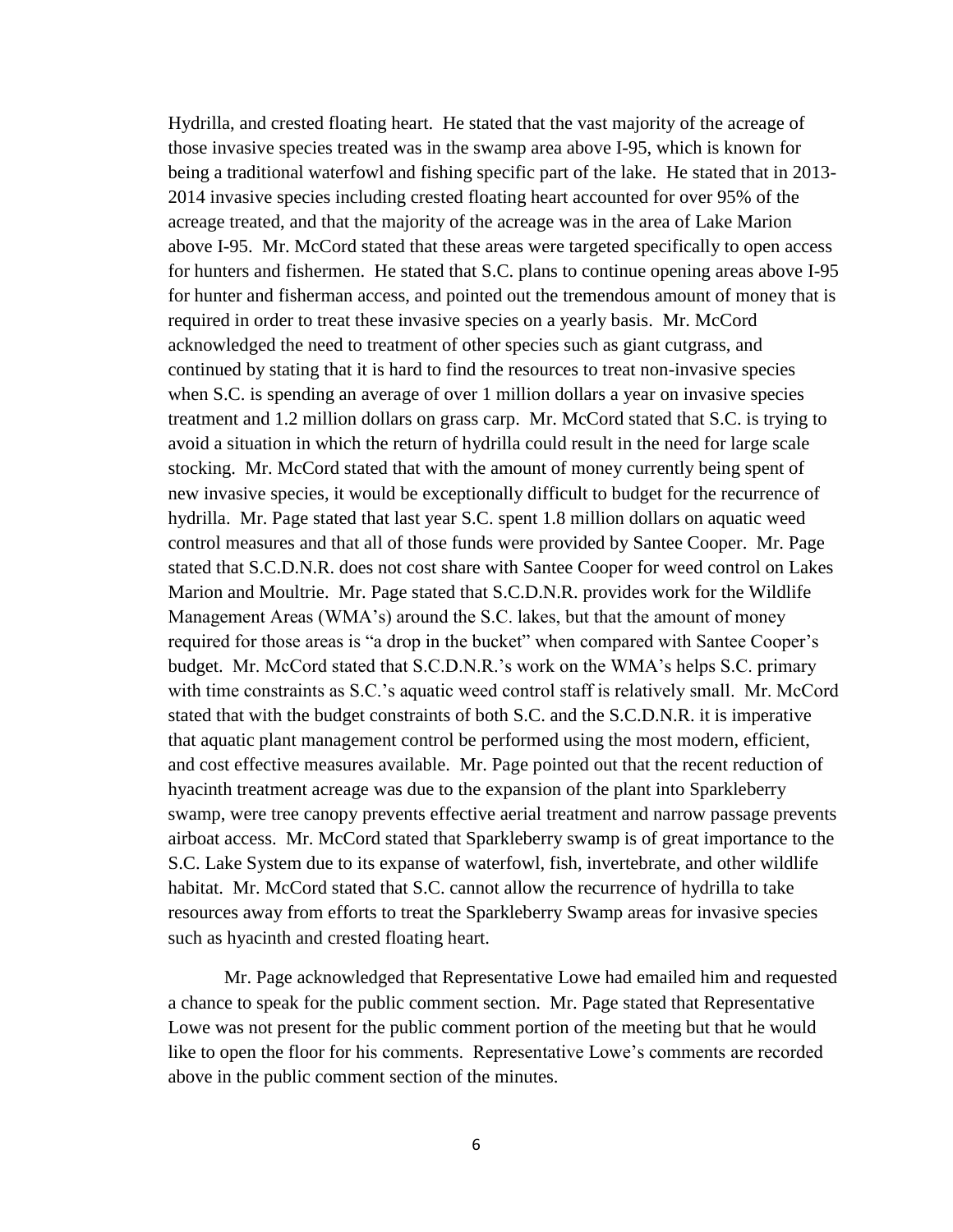Mr. Perry asked for Chairman Page to call for any additional information on the condition of the SC Lakes from SCDNR staff scientists to be brought before the council. Chairman Page called Scott Lamprecht to speak before the council. Mr. Lamprecht began by thanking Mr. McCord for his presentation. He stated that he was in agreement with most of the points that Mr. McCord presented. He then turned to address point of turbidity mentioned in the presentation. Mr. Lamprecht stated that he agreed with Mr. McCord's statement that turbidity was responsible for some amount of plant growth suppression, but that there is no objective way to measure what percentage of the suppression was due to increases in turbidity. Mr. Lamprecht stated that the turbidity conditions could be used to support conclusions in a undue fashion based on its limited objectivity.

Mr. Lamprecht stated that over a short period in December he collected a sample of 25 grass carp from Lake Marion by electro-fishing. Mr. Lamprecht stated that electrofishing had been dismissed in the past as a viable means of collecting grass carp, but that he was able to collect 25 fish in only 3 sampling hours. Mr. Lamprecht stated that he believes that the "unheard of" collection rate was due to the large population of grass carp in Lake Marion. Mr. Lamprecht stated that the condition of the collected fish was very poor. He explained that carnivorous fish tend to gain weight in the winter months, while herbivorous fish tend to slow their metabolism and possibly lose weight in the winter months. Mr. Lamprecht stated that the collected fish were in his opinion in a "no growth state" in which they would be able to eat enough to maintain their body weight but unable to gain weight. Mr. Lamprecht stated that in March another sample collection of grass carp from Lake Marion was made. He stated that catch rates were very high for this collection as well. He stated that the March sample collection contained fish of a better distribution of sizes. Mr. Lamprecht stated that the condition of the March sample of grass carp was low, and not indicative of fish that would be able to gain weight. Mr. Lamprecht stated that he and his team intend to continue the study throughout the seasons. He stated that he suspects the catch rates will remain unusually high unless there is an unknown temperature factor at play.

Mr. Lamprecht stated that the bass survey in 2015 spring has been very successful, especially looking at young of the year fish. He stated that more young of the year fish were collected than he has seen collected in any year during his entire career with the SCDNR. Mr. Lamprecht stated that bass recruitment tends to be viewed in conjunction with vegetation levels. He said that managers expect to see expected levels of recruitment during times of average amounts of vegetation and inconsistent levels of recruitment during times of reduced vegetation. Mr. Lamprecht stated that he attributes the increase in bass recruitment to the increase in acreage of CFH, which he does not advocate as a preferred species for habitat.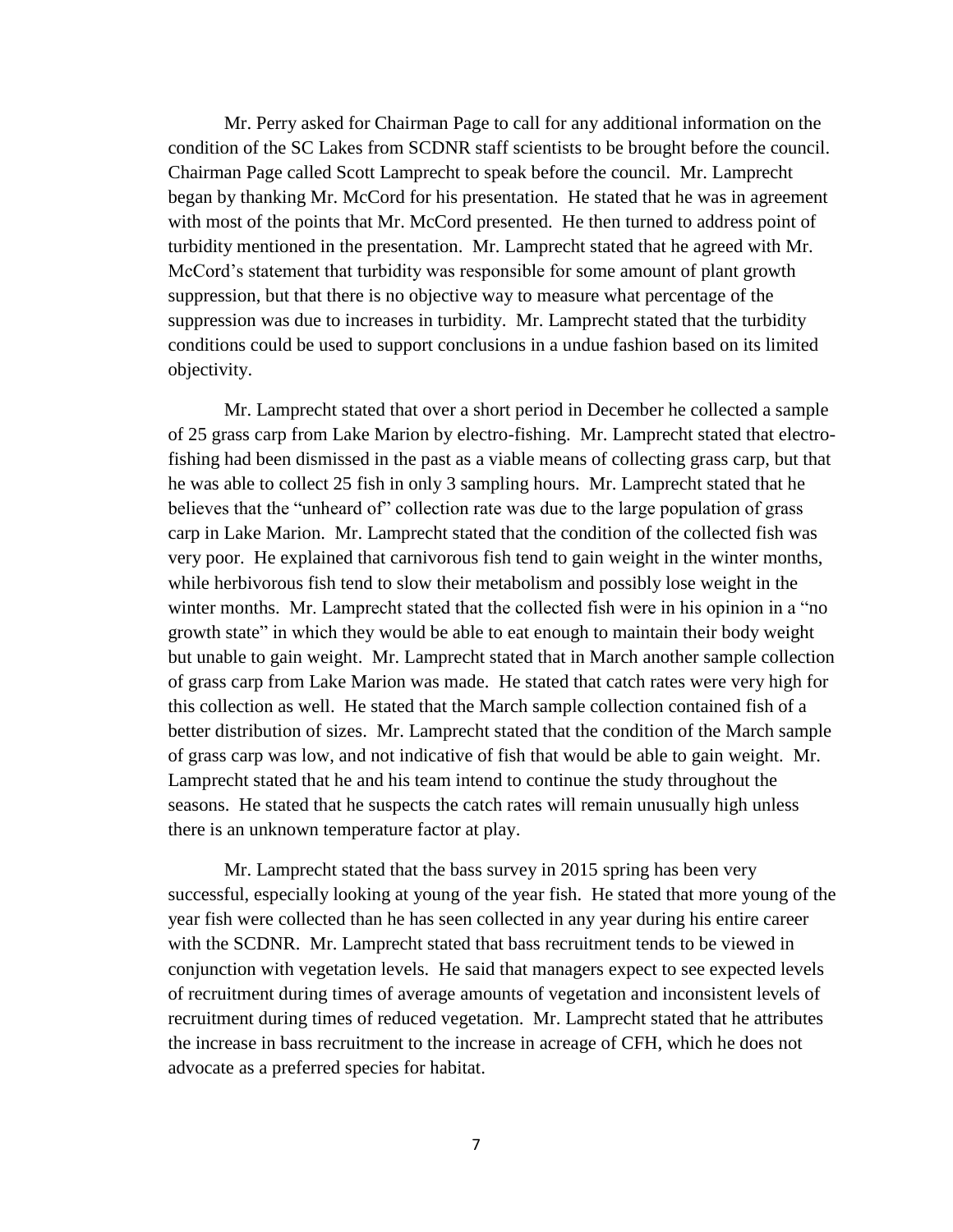Mr. Lamprecht stated that in light of the current estimated grass carp population, he believes that no amount of water clarity will allow for native vegetation growth. Mr. Lamprecht stated that in his opinion there is a lot of unquantifiable herbivory taking place, and that the current estimated population of grass carp will not allow any native vegetation growth to take place. Mr. Lamprecht stated that he does not believe that native vegetation will begin growing until the population of grass carp is reduced to a maintenance level through a couple years of mortality. Mr. Lamprecht stated that he believes a maintenance level of grass carp will have to be kept in the SC system in order to control Hydrilla. He stated that he believes we will never eradicate Hydrilla from the Santee Cooper Lakes. He stated that he believes the council would be "jumping the gun" by stocking grass carp in the SC Lakes this year.

Mr. McCord requested that he be allowed to ask a couple of questions of Mr. Lamprecht and he was granted permission by Chairman Page. Mr. McCord stated that he respects Mr. Lamprecht's opinion but would like to ask a couple of questions relating to his methods of collecting grass carp. Mr. McCord asked Mr. Lamprecht's opinion of the timing of the collections as they pertain to expected health condition of grass carp in winter months. Mr. McCord stated that he would like to inquire, in addition, to the opinion of Mr. Lamprecht pertaining to the unexpectedly high catch rate of grass carp while electro-fishing and how that may relate to the fishes' state of poor condition. Mr. McCord stated that if unexpectedly high catch rates were indeed due to the poor condition of the carp sampled, that the sample population would be scientifically biased as a representative of the population as a whole. Mr. Lamprecht stated that his reason for collecting during the month of December was a reaction resulting from Mr. McCord's request for data concerning the condition of the grass carp in the SC Lakes. Mr. Lamprecht stated that he strived for objectivity while creating his sampling techniques and that he believes the data should be "taken with a grain of salt". Mr. Lamprecht stated that his collection in March exhibited basically the same results, although carp should be more actively feeding during that time of year. Mr. Lamprecht addressed Mr. McCord's question of sampling objectivity/validity by stating that the carp were collected "where they were concentrated, in the only vegetation available in the system". Mr. Lamprecht indicated that the carp that were sampled were cornered in patches of primrose where they were unable to escape or detect the boat approaching. Mr. Lamprecht stated he believes that the catch rate is so high due to the fish being concentrated in the only available habitat that exists. He drew the conclusion of the fish being concentrated back to a lack of available palatable vegetation as indicated by the carps' condition factor. Mr. Lamprecht stated that his scientists were currently analyzing otoliths from grass carp to determine an age/growth regression. He stated he believes the data will indicate a below average growth rate of the current cohort of grass carp. Mr. Lamprecht stated that the current cohort is not growing nearly as fast, assuming that the collection retrieved is indeed random. Mr. Lamprecht informed the council that a selection of individuals have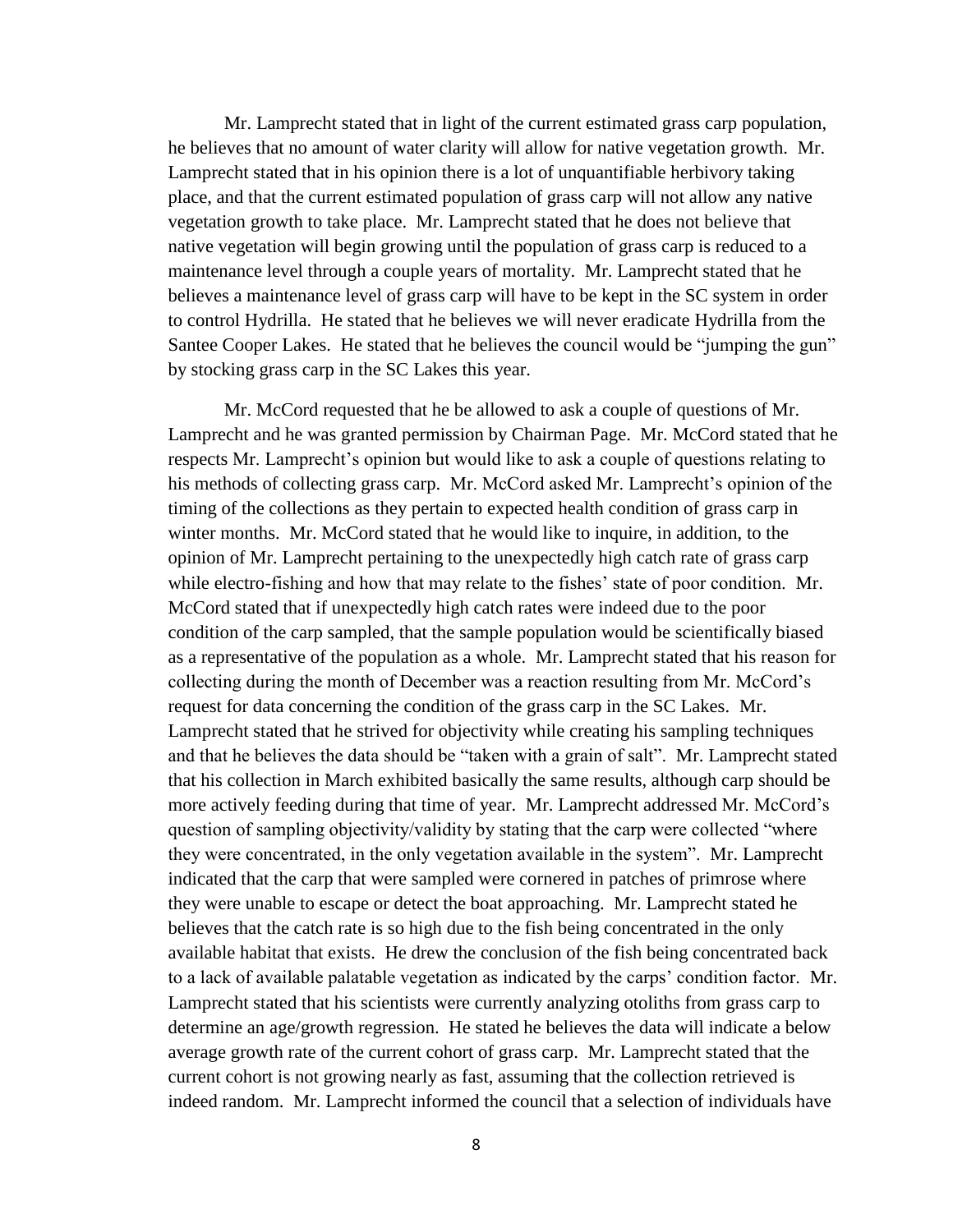been chosen to collect grass carp in the same manner in which the Army Corps have collected fish in past Summer months. Mr. Lamprecht stated that the current priority for his team is to begin developing an age/growth regression by analyzing otoliths from collected carp. Mr. Lamprecht stated that based on the current collections of two year old fish ranging from four to ten pounds, he believes the growth rate of this cohort is extremely slow. Mr. Lamprecht stated that the slow growth being observed indicates a lack of food sources in the Lakes. Mr. McCord stated that Mr. Lamprecht's conclusions are based on data from carp collected during months in which they do not typically grow. He stated that these results are then being compared to historic data collected during warm, growing months, and this is affecting both DNR and the public opinion. Mr. Lamprecht stated that he agreed that carp during the winter months should show some degree of weight loss, but that the degree being noted is indicative of starvation. Mr. McCord stated that Mr. Lamprecht's methods were not scientific. He said that historic collections were taken during growing months, were designed to target carp that were actively feeding, and were taken during a time when there was very little vegetation in the system. Mr. Lamprecht stated that he disagrees with Mr. McCord's statement that his methods were not scientific. Mr. Lamprecht stated that he believes his collection data can be compared to historic data with the caveat that some parameters were different. Mr. Lamprecht stated that his selection of collection sites, particularly in March, were random. Mr. McCord stated that he had not been able to review any of the data collected in March so he was unable to comment. Mr. McCord stated that the data collected in the first sample was collected from "one isolated area of a 160,000 acre reservoir. Mr. Lamprecht stated that the sample site was located in the middle of the reservoir. Mr. McCord asked Mr. Lamprecht how many acres were cover during the first sample set. Mr. Lamprecht responded that the first sample was collected in approximately thirty to forty acres. Mr. Lamprecht stated that he was surprised to have been able to collect that many carp during a time when they are thought to not be feeding. Mr. McCord stated that he appreciates Mr. Lamprecht's efforts to collect information, but that he wants it to remain clear that he feels Mr. Lamprecht's data should not be used to replace the historic data set compiled by Phil Kirk over a fifteen year period. Mr. McCord stated that Dr. Kirk's data does not indicate a low growth condition in carp measured over that past fifteen years. Mr. McCord stated that the most recent set of data (2013) analyzed by Dr. Kirk indicated one of the four highest growth rates since 1994. Mr. Lamprecht asked Mr. McCord to clarify if by growth rate he was speaking of condition factor. Mr. McCord confirmed that he was speaking of condition factor of fish during the growing season. Mr. McCord likened Mr. Lamprecht's collection data to surveying aquatic vegetation during the winter. He stated that if he wanted to show a lack of SAV in the Lakes, then he would conduct his survey during the winter when the vegetation is senesced and dormant. Mr. Lamprecht stated that during the summer months there will be a lot more algae for the carp to eat off of the rip rap. Mr. McCord stated that there is no data to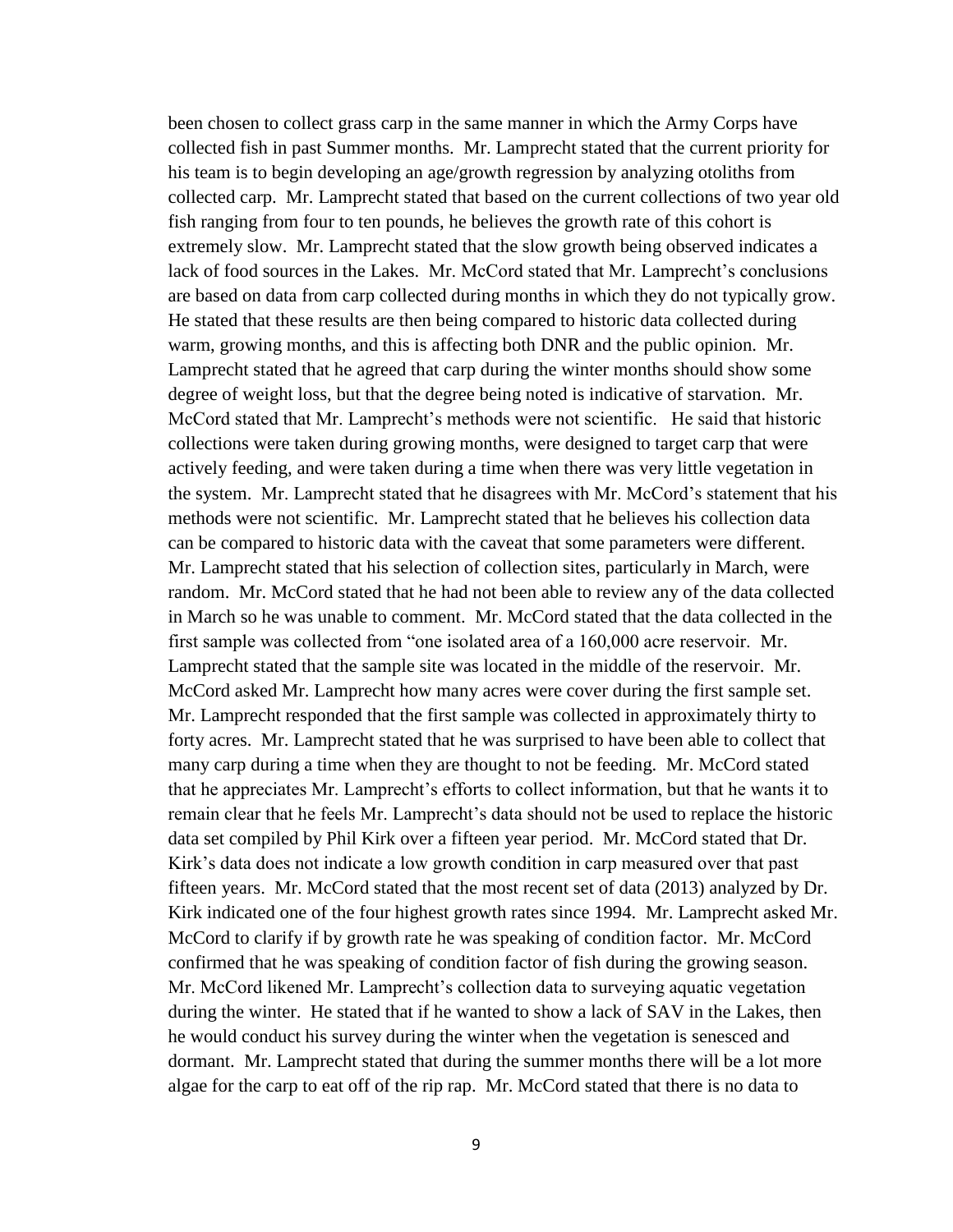support that carp eat algae off rip rap. Mr. Lamprecht indicated that he has seen carp on multiple occasions "tailing" while feeding off of rip rap. Mr. Lamprecht stated that there was very little vegetation in the system and that with the current population level of carp, no vegetation will be able to grow. Chairman Page thanked Mr. Lamprecht for reviewing his data for the council. Mr. Page stated that he looks forward to seeing the age class and growth regression data. Mr. Page indicated that he feels the presence of many age classes of carp is important for the population to overcome weather and disease events without being totally eliminated.

Mr. Page opened the floor to anyone else who would like to provide information pertinent to the Santee Cooper Lakes portion of the Aquatic Plant Management Plan. Mr. Page stated that while there are varying points of view on the topic of the Santee Cooper Lakes, the council tries to take all points of view into account to form a "big picture" approach. Mr. Perry moved that all portions of the Santee Cooper Lakes portion of the Aquatic Plant Management Plan be approved with the exception of the portion pertaining to the release of sterile grass carp. Mrs. Eidson seconded Mr. Perry's motion. Mr. Page opened the table to discussion. Mr. Perry stated that we have heard the best available science available to date and that the data indicates that there should be no additional grass carp stocked this year. Mr. Perry stated that he appreciates Mr. McCord's water quality data. Mr. Perry stated that since Mr. McCord's data was not statistically analyzed we should not draw conclusions as a result. Mr. Perry likened Mr. McCord's data to that of Mr. Lamprecht in terms of a lack of rigorous statistical analysis. Mr. Perry stated that he would like to see more statistically analyzed data in the future. Mr. Perry indicated that SCDNR's Wildlife and Freshwater Fisheries department has plans to continue sampling grass carp in the SC Lakes in order to develop a more robust data set. Mr. Perry stated that personnel from three different divisions of SCDNR are prepared to assist Santee Cooper staff with sampling of grass carp on the SC Lakes in order to determine a more accurate estimate of the current grass carp population. Mr. Perry stated that SCDNR staff members from Wildlife Freshwater Fisheries, Land Water, and Conservation, and Law Enforcement have been granted permission to assist sampling of grass carp and nuisance vegetation on the Santee Cooper Lakes. Mr. Perry stated that SCDNR staff will be trained on sampling techniques, which will be developed with Santee Cooper staff. Mr. Perry stated that with the help of all trained staff a better understanding of the location of nuisance aquatic vegetation, specifically Hydrilla, can be developed. Mr. Perry stated that if the new data from SCDNR staff and Santee Cooper staff indicate the problem of Hydrilla beyond "any kind of a low threshold" that he will recommend a late season stocking of grass carp. Mrs. Eidson questioned if carp would be available during that time of year. Mr. Perry stated that they would be available, since they have been stocked in the late season in the past. Mr. McCord stated that there is no guarantee that carp would be available at that time. Mr. McCord stated that he would like to respond to Mr. Perry's proposed plan. Mr. McCord stated that he would like to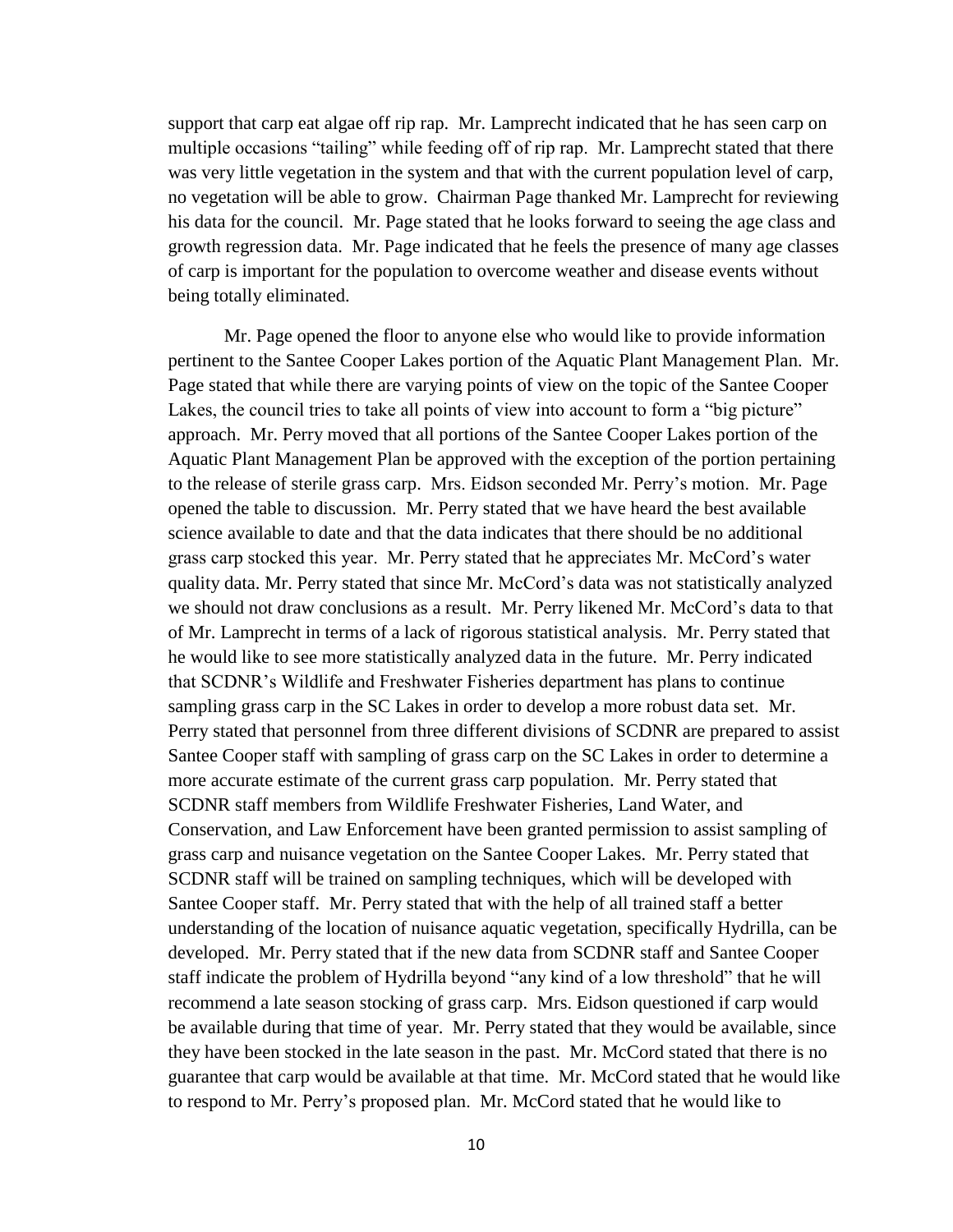address Mr. Perry's statement that his water quality data was comparable Mr. Lamprecht's data in terms of statistical analysis. Mr. McCord stated that Santee Cooper's water quality data set has been collected under strict guidelines in conjunction with SCDHEC and review multiple times by members of both programs. Mr. McCord stated that the data Mr. Lamprecht presented had not been confirmed scientifically. Mr. Perry stated that he was only speaking to the statistical analysis of both Mr. McCord's and Mr. Lamprecht's data sets. Mr. McCord revisited his points of why he believes Mr. Lamprecht's data is scientifically flawed. Mr. McCord stated that he does not believe in changing the aquatic vegetation control methods and survey methods on the Santee Cooper Lakes based solely on data collected by Mr. Lamprecht. Mr. McCord stated that he appreciates SCDNR's offer to assist with sampling. Mr. McCord stated that he believes staff efforts should be focused on their current areas of expertise, and that their time would be best spent conducting the job duties which they were hired to conduct. Mr. McCord reviewed the original plan to include the stocking of 6400 grass carp in the SC Lakes. He stated that he does not believe stocking 6400 grass carp will have any negative effect on native vegetation. Mr. McCord stated that the management goal for the SC Lakes is to maintain a population of grass carp that will be sufficient to stifle regrowth of Hydrilla. Mr. McCord stated that the SC Lakes are not at a point in which they can transition to a maintain stocking of one fish per eight acres. Mr. McCord stated that he believes the council needs to vote based on current information. He stated his support for additional future sampling to better assess the Lake system.

Chairman Page called for any additional discussion and none was brought before the council. Mr. Page called for the motion to be re-read. Mr. Perry stated that the motion was to approve all parts of the Santee Cooper Section of the Aquatic Plant Management Plan with the exception of the Stocking of grass carp to include that no grass carp shall be stocked in 2015. Chairman Page called for a vote. The vote tallied 3 "aye" and 4 "nay". The motion did not carry.

Mr. McCord moved that the council accept the 2015 Aquatic Plant Management Plan as written. Mrs. Lognion seconded Mr. McCord's motion. Mr. Page called for any discussion. No discussion was brought before the council. Mr. Page called for a show of hands. The vote tallied 4 "aye" and 2 "nay". Mr. Page stated that although the motion passed by majority, it did not pass by a 2/3 majority of those members present. Mr. Page stated that since the motion did not pass by a 2/3 majority the decision is deferred to the SCDNR. Mr. McCord asked if Chairman Page voted. Mr. Page stated that he did not vote. He stated that he does not normally vote except to break a tie, and that his vote would not have changed the decision. Mr. McCord stated that he believed that Mr. Page's vote would have made a difference. Mr. Page clarified that his vote, whether "aye" or "nay" would not have determined a 2/3 majority of the quorum. Chairman Page offered to read the laws of the council. Mr. McCord stated that he did not believe reading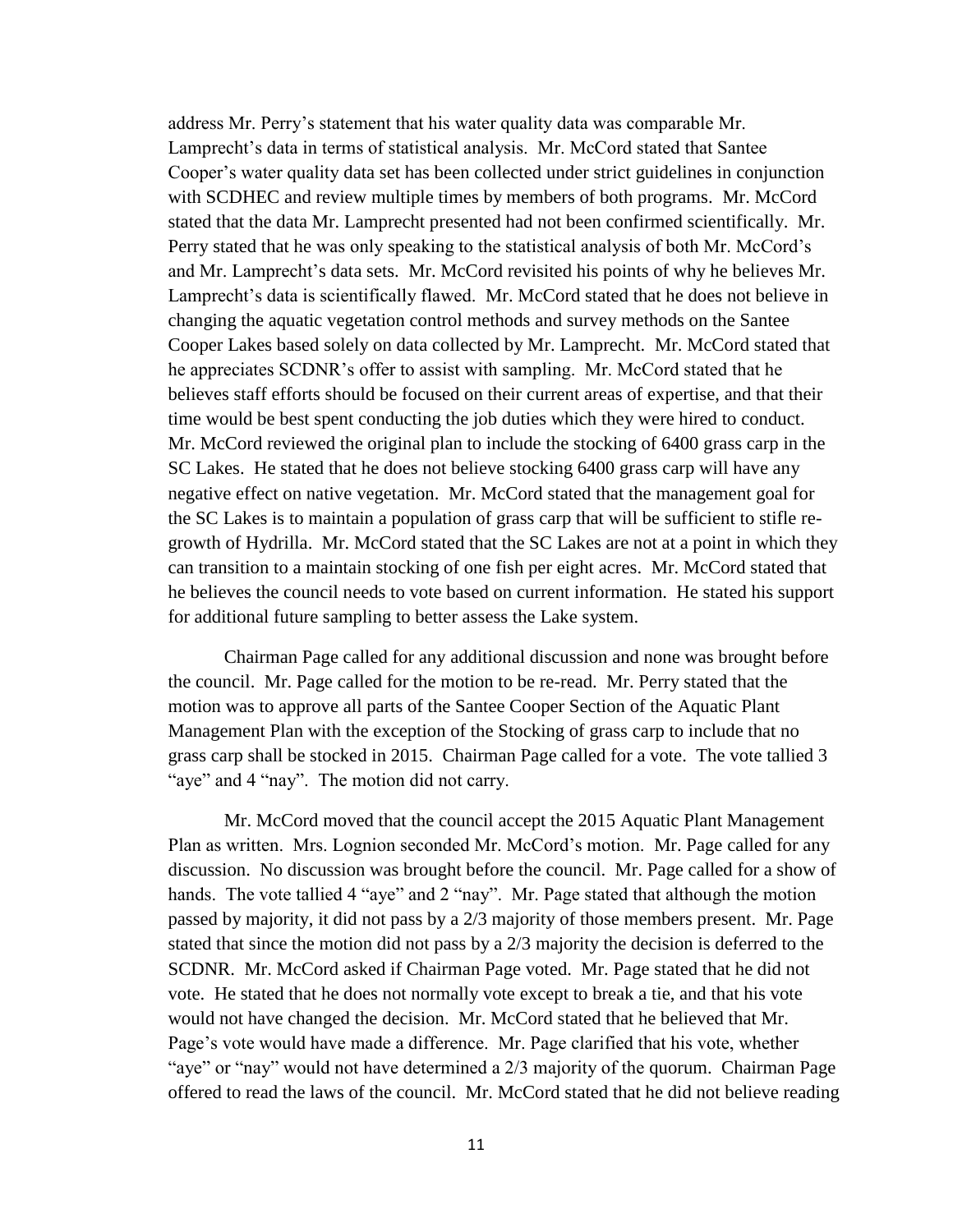the law would be necessary. Mrs. Eidson questioned whether if she had abstained, if the vote would have been deferred back to the decision of the council.

Mrs. Eidson discussed that she did not believe it should be the responsibility of the SCDNR to make the final decision on the Plan. She stated that if the council cannot reach a 2/3 majority decision, then the decision defers to SCDNR defeating the purpose of the council altogether. Mrs. Eidson stated that while she agrees with Mr. Perry's proposal, she feels that the council does not have a voice in either direction. Mrs. Eidson stated that although her vote was not in the majority, she believes that the majority vote is not being voiced due to the 2/3 majority law required by council law. Chairman Page clarified that whether Mrs. Eidson were to abstain or not, there would still not be a 2/3 majority vote. Mr. Page stated that the 2/3 must be based on members present, not voting members.

Mr. McCord stated that he would like to bring up another issue pertaining to the current discussion at hand. Mr. McCord stated that he does not feel that the members of the council are equally represented among agencies. Mr. McCord stated that there is unequal representation comprised of members of the agency for which a vote is deferred in the case of a less than 2/3 majority vote. Mr. McCord voiced his concern that this situation could be used to take advantage of the council by said agency. Mr. McCord stated that he does not believe that this unequal representation meets with the original purpose of the council.

Mr. Page stated that when the original law comprising the council was written, the separate divisions of the SCDNR were separate Agencies. Mrs. Lognion asked for Mr. Page to read the law so that questions of the 2/3 majority present could be further clarified. Mr. Perry asked Mr. Page if both motions have failed. Mr. Page confirmed that both motions have failed. Mrs. Eidson apologized to the members of the public present for the lengthy discussion at hand. Mrs. Eidson expressed her frustration that in the over 20 years which she has served on the council, she has never seen a vote deferred to SCDNR decision. Mr. Perry stated that he appreciates gravity of the discussion at hand, but that the consensus of the general assembly should be honored until a multi-agency decision could be made to propose a change of the make-up of the council or a change to any by-laws. Mr. Perry stated that the current meeting was not the correct platform from which to propose a change without consulting all agencies involved.

Mr. Page stated that the law reads "The council shall review and approve all plans and amendments. Approval shall consist of a 2/3 vote of all members present. The department shall have finally authority over those sections which do not receive 2/3 approval of the council". Mrs. Eidson called on Mrs. Moorer for a question. Mrs. Moorer asked Mr. Page what the law states pertaining to his vote. Mr. Page stated that the law says that "he may vote". Mr. Page stated that he is a voting member. Mr. Page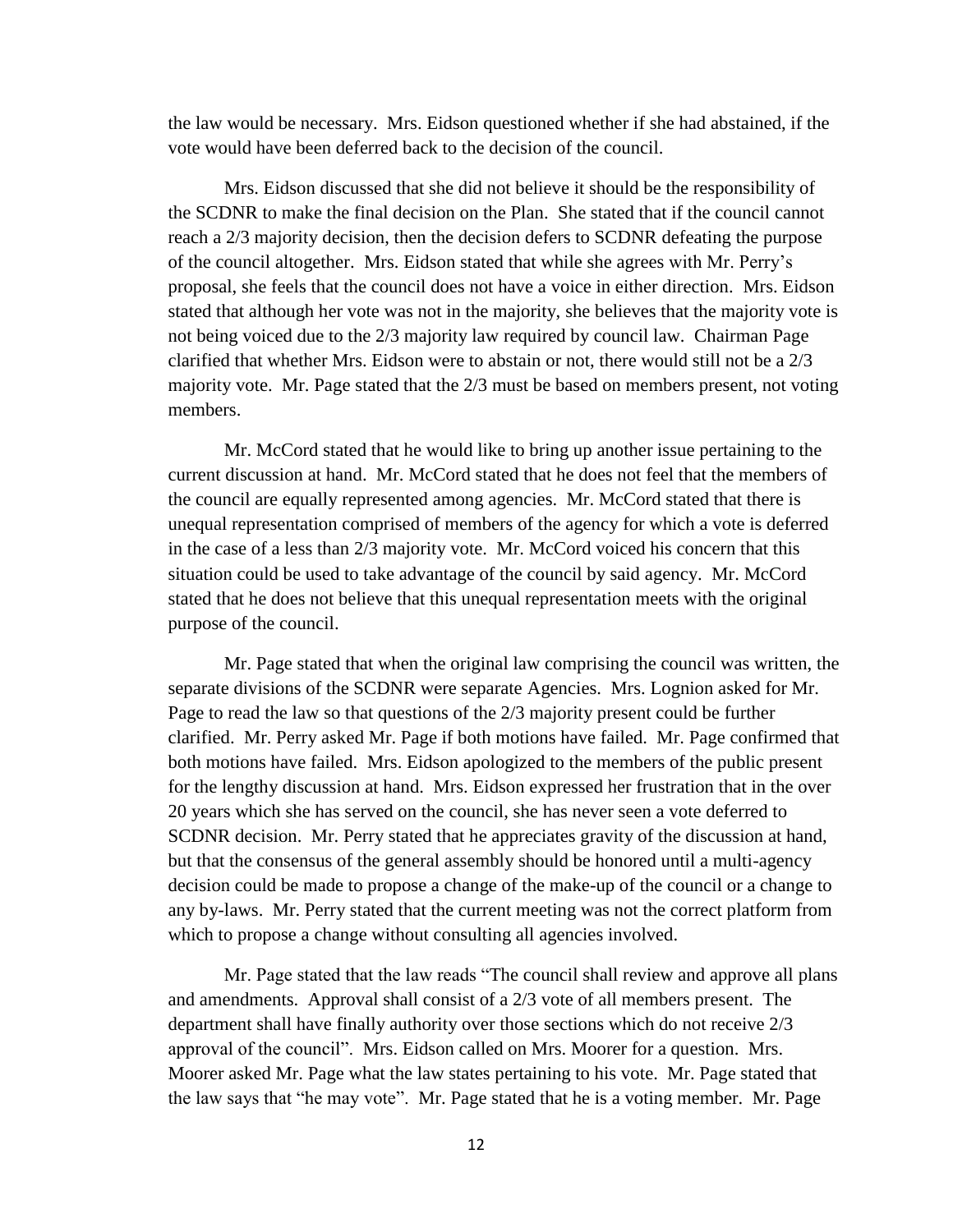stated that in this situation his vote would not create a 2/3 majority, so he abstained from voting. Mr. Page stated that he has never voted in the past other than to break a tie vote. Mr. Page stated that he does not vote because he believes it creates a more balanced council. Mr. McCord stated that in a situation such as this, Mr. Page's decision to abstain could make a difference between whether the council makes the final decision or it is deferred to SCDNR. Mr. Page stated that while his vote could make a difference, it would not have in this instance. Mr. McCord stated that since Mr. Page's status is that of a voting member, then he probably should cast a vote. Mr. Page stated that the law indicates that SCDNR staff will make a final decision. Mr. McCord inquired as to the "extra step" needed to make a decision if the members of the SCDNR staff present will make the final decision in the case of a less than 2/3 majority vote. Mr. Perry stated that the SCDNR director would also be involved in the final decision. Mr. Perry indicated that he believes deferral to SCDNR represents a significant shift in policy. Mr. McCord agreed that he believes it would be extremely significant. Mr. Perry stated that SCDNR staff would report to their board before making a final decision on the matter. Mr. Hutto asked if SCDNR would still be willing to continue sampling for grass carp condition if SCDNR confer on a "no stocking in 2015" decision. Mr. Perry stated that SCDNR staff would continue sampling no matter the final decision. Mrs. Lognion voiced her concerns with Mr. Lamprecht's sampling protocol. Mrs. Lognion stated that sampling protocol cannot be changed from historic sampling protocol if data from both collections are to be compared. Mrs. Lognion stated that she believes if SCDNR are collect accurate data, that sampling protocol should remain consistent with those of historic samples. Mrs. Lognion stated that if SCDNR wishes to change sampling protocol to include electro-fishing, then this new data set should be built upon until it is of adequate sample size to be analyzed at a later date. Mrs. Lognion stated that while the proposed stocking of 6,400 carp is insignificant in terms of the entire system, the increase in pesticide use required to make up for a lack of carp for vegetation control would be highly significant. Mrs. Lognion stated that the issue of pesticide application in order to account for a lack of grass carp has not been fulling explored by the council. Mrs. Lognion discussed the current issue of CFH on the SC Lakes in terms of increased pesticide application. Mrs. Lognion stated that she strongly suggests that the council consider the implications of an increased need for pesticide application and arrive at another motion.

Mr. Perry stated that he would like to make an analogy regarding the so called "insignificant" number of grass carp proposed. Mr. Perry told a story of water transfer between basins within North and South Carolina. Mr. Perry stated that a decision was made that due to drought conditions no amount of water transfer was acceptable. He stated that he believes the grass carp proposal should be viewed in the same light due to the current conditions of the system. Mr. Perry stated that when the original plan was discussed to perform large scale stocking on the SC Lakes, the decision was made to take corrective action if at any time the council decided that too many fish were in the system.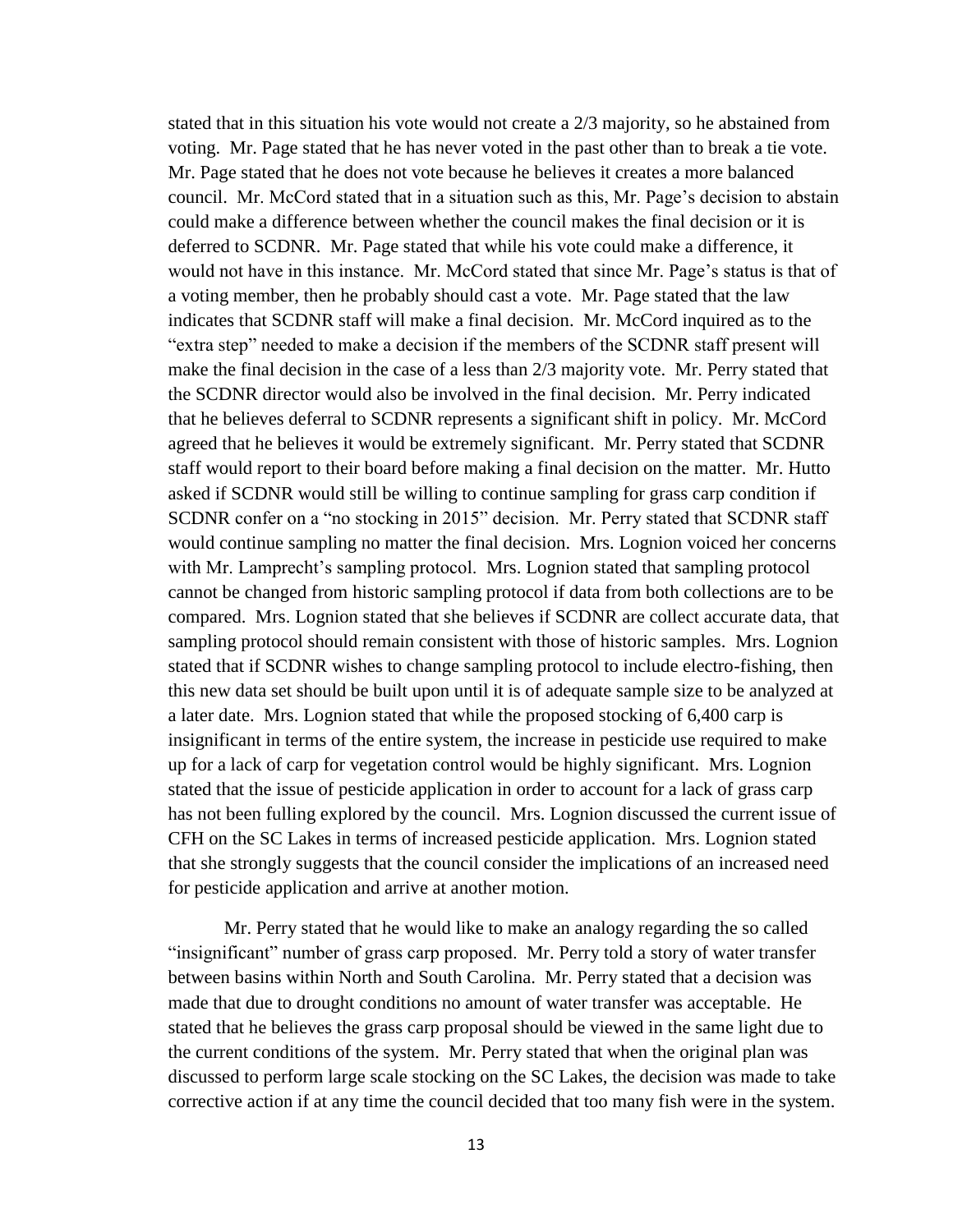Mr. Perry stated that this decision included the possibility of active removal of fish if deemed necessary. Mr. Perry stated that there were currently too many fish in the system, so one additional fish added is too many. Mrs. Lognion asked Mr. Perry what data he is basing his claim of too many fish. Mrs. Lognion called for scientific information that would show her that there are too many fish currently in the system. Mr. McCord stated that there was no scientific data indicating too many grass carp, and that the information available was collected purely to be reported before the council. Mr. McCord stated that the data collected by Mr. Lamprecht is not scientifically valid. Mr. Perry stated that the recommendation has been one fish per eight acres. Mr. McCord stated that that rate is a maintenance stocking rate and that the SC Lakes are not currently at a confirmed maintenance state. He stated that Hydrilla is not under control to the point at which maintenance stocking can be initiated. Mr. Perry stated that the current acreage of Hydrilla in the SC Lakes is less than 100 acres. Mr. McCord stated that the acreage of Hydrilla has been around 100 before and that it returned to over 7,000 acres in period of three years. Mr. Perry stated that the stocking rates should be based on Hydrilla acreage present and adjusted accordingly. Mr. McCord stated that that is what protocol dictated in the past and it resulted in the stocking of 109,000 fish the first year and 114,000 fish the second year. Mr. McCord stated that the need for stocking 6400 fish is to maintain control of Hydrilla and avoid a situation in which Hydrilla gets back out of control and large numbers of fish must be stocked. Mr. McCord stated that he agrees that stocking large numbers of carp can be damaging to native vegetation but that it is not the sole reason that native vegetation populations have decreased. Mr. McCord stated that we do not have scientific evidence to say that we have too many carp in the system other than data that claims they have eaten all of the vegetation. Mr. McCord stated that he would gladly conduct a field trip to show the members of the council the areas of the Lakes with actively growing native vegetation. Mr. Clark McCrary questioned whether the vegetation which Mr. McCord speaks of is submersed vegetation. Mr. McCord replied that he could show them submersed, floating leave, and emergent vegetation as his presentation indicates.

Mrs. Eidson discussed that she always strives to base her decisions on scientific data. She stated that she agrees with Mr. Perry in that while the water quality data shows obvious trends, it does not state whether the trends are statistically significant. Mrs. Eidson stated that she would like to see some statistical analysis of both Mr. McCord's data as well as Mr. Lamprecht's data. Mrs. Eidson stated that during the large scale stocking of 2007 and 2008 the lake levels were low, the water was clear and the vegetation was actively multiplying its acreage. Mrs. Eidson stated that because there are so many unknown variables effecting the vegetation of the SC Lakes, she has always based her opinion to err on the side of caution with regards to stocking grass carp. Mrs. Eidson asked Mr. Page how many voting members are present. Mr. Page stated that including himself as a voting member there are eight voting members present. Mr. Page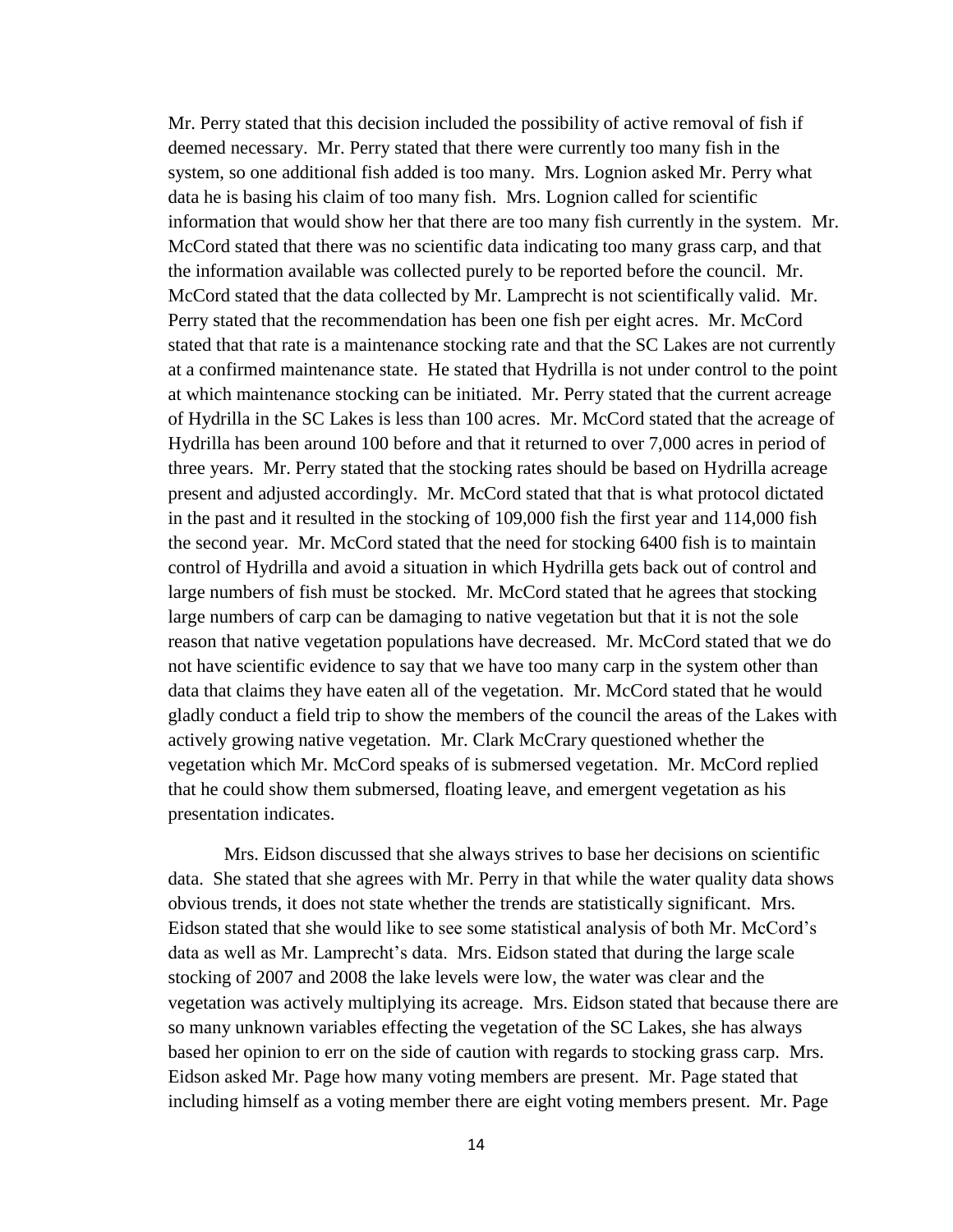informed Mrs. Eidson that in order to fulfill a 2/3 majority vote of the members present a vote of 6 vs 2 or better must occur. Mr. McCord stated that he did not place a value of the effect of water quality, but that he believes it must be considered. Mrs. Eidson stated that she believed a yearly age class of carp was necessary, but recently the discussions of the council have led her to believe differently. Mr. Page stated that the age class discussion resulted from a study showing that the optimal class of fish for vegetation control is between 5-9 years of age. Mr. Page stated that a 12 inch stocking size fish is already 1.5 to 2 years old, and this is why managers suggest expectation of vegetation control beginning 3 years after the initial stocking of carp.

Mrs. Eidson moved that the motion presented by Mr. McCord be reconsidered. Mr. McCord seconded Mrs. Eidson's motion for reconsideration. Mr. Page called for any discussion. No discussion was brought before the council. Mr. Page called for a vote. The motion passed 6 "ayes" to 1 "nay". Mr. McCord moved that the Santee Cooper Portion of the South Carolina Aquatic Plant Management Plan be approved as amended to include the stocking of 6,400 grass carp in the Santee Cooper Lakes. Mrs. Lognion seconded Mr. McCord's motion. Mr. Page called for any discussion. No discussion was brought before the council. Mr. Page called for a vote by show of hands. The motion passed by a 5 "aye" to 1 "nay" majority with 2 abstains. The vote which did not satisfy the 2/3 majority required by law. Mr. McCord asked Chairman Page if he would vote. Mr. Page stated that he would prefer not to vote. Mr. McCord, Mr. Page, and Mr. Perry discussed the terminology of the motion "passing" or "failing" based on the situation in which it did not pass by a 2/3 majority vote.

Mr. Page called for Mrs. Cope to have the floor to voice her comments. Mrs. Cope introduced herself as the Deputy Director of the Wildlife & Freshwater Fisheries Division of the SCDNR. She stated that Mr. Perry serves as her proxy, and that Mr. Lamprecht is one of her Fishery Biologists. Mrs. Cope stated that she sympathizes with the "conundrum" at hand. She stated that she would like to make it clear that SCDNR staffs are committed to obtaining the information needed to make a more informed scientific decision. Mrs. Cope suggested considering the possibility of meeting again to discuss the issue of stocking after further data has been obtained. Mrs. Cope assured the council that SCDNR would continue to collect scientific data on grass carp condition, regardless of the decision made at the current meeting. Mrs. Cope stated that SCDNR will take all data into account before making its final decision. Mrs. Cope encouraged the council to place the issue of stocking carp in the SC Lakes on hold for 4-6 months while growing season data can be collected on grass carp. Mrs. Cope stated that she would like to suggest that the council move to reconsider Mr. McCord's motion in 6 months. Mrs. Cope stated that the Hydrilla re-growth in the past was due to a ten year period in which no carp were stocked. Mrs. Cope stated that SCDNR has no intentions of waiting that long again to stock carp.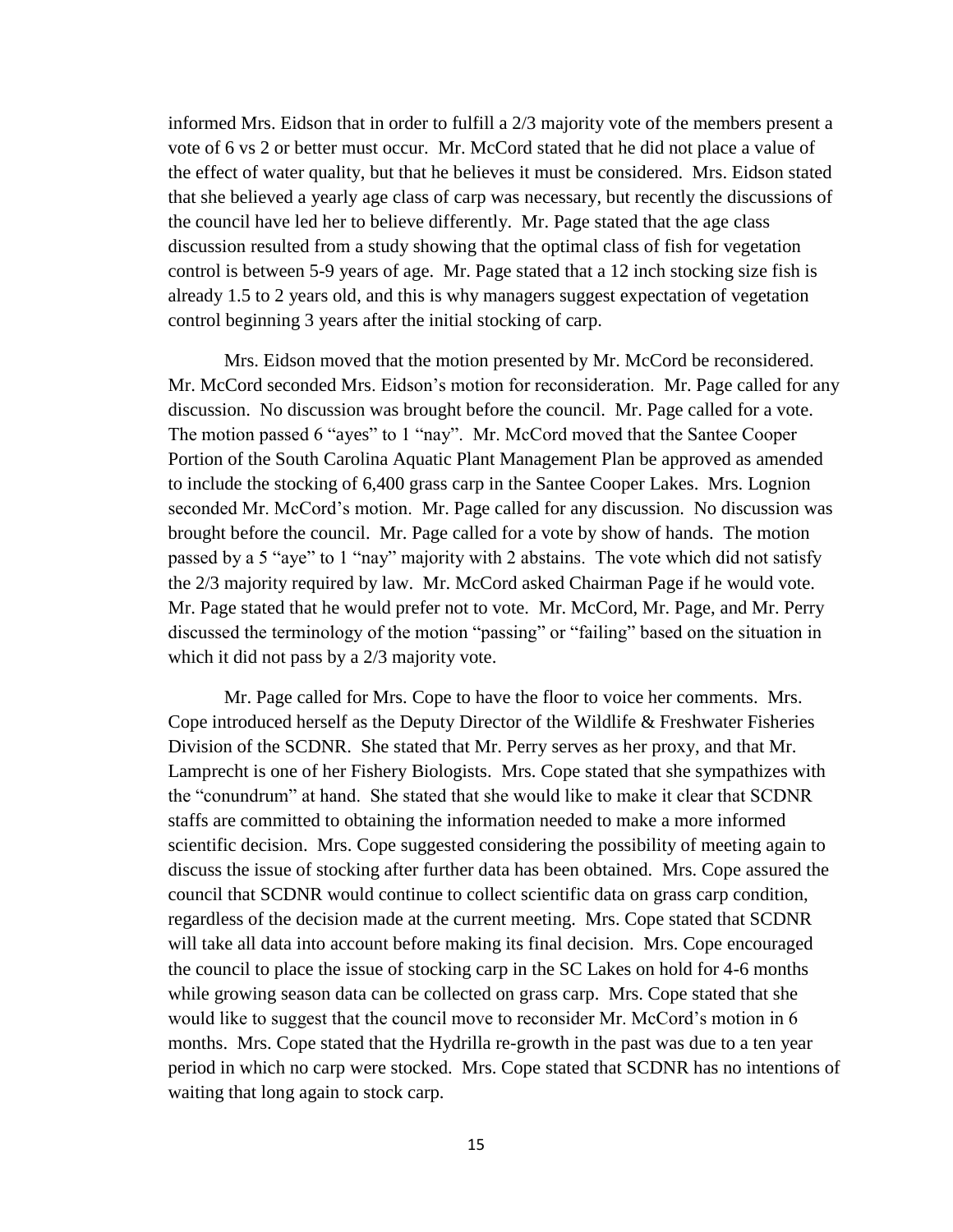Mr. McCord responded to Mrs. Cope by stating that in his opinion 6 months can make a tremendous difference in a system like that of the Santee Cooper Lakes. Mr. McCord continued by stating that he doesn't not recall the council requesting a need for data on the condition of grass carp in the Santee Cooper Lakes. Mr. McCord stated that the interest in better information regarding the population was one created by SCDNR. Mr. McCord stated that Santee Cooper has used a model for estimated grass carp population for over 25 years. He stated that those models have been accepted without dispute. Mrs. Cope stated that she would like to clarify that she was referring to the issues of Mr. Lamprecht's collection methods. Mrs. Cope stated that SCDNR would continue to support the improvement and continuation of Mr. Lamprecht's data collection. Mr. McCord stated that SCDNR has been supporting grass carp data collection in the past by supporting Dr. Kirk's data collection methods for approximately 10 years. Mr. McCord stated that he does not understand SCDNR's sudden interest in collecting all of this additional information. Mrs. Eidson stated that she would like to take a vote on whether to stock Santee Cooper at a later date. Mr. Page, Mrs. Eidson, and Mr. McCord discussed the issued that two of the seats on the council have not been present at meeting in the past years. Mr. McCord stated that he believes the members who do not show up to represent other agencies cause the board to be more biased toward the one agency whose representation is unbalanced. Mr. Page agreed with Mr. McCord's statement. Mrs. Eidson stated that she believes that the council is in need of redistribution. Mr. McCord stated that the original intent of the council was to have one representative from each of the agencies involved, and that due to government reorganization the agencies are no unequally represented. Mr. McCord stated that his agency is responsible for all of the issues being discussed in the current meeting and yet his agency only has one representative while others have up to three. Mr. McCord voiced his concern that while all of the public comments and aspects discussed in the meeting related directly to fish and wildlife habitat concerns he and his agency have to consider all water usage aspects of the Santee Cooper Lakes. He stated that the discussion leads him to believe the decisions are based on the SC Lakes management as if they were a Wildlife Management Area. He stated that decisions made by the council directly affect the management practices Santee Cooper are able to use. Mr. McCord stated he wants the council to consider all usage needs for the Santee Cooper Lakes before making decisions which can affect Santee Cooper's management protocol.

Mr. Perry called for orders of the day. Mr. Page stated that Mr. Perry's call for orders of the day brings the council to the agenda. Mr. Page brought the attention of the board to the Santee Cooper, SCDNR agreement to maintain 10% vegetated acreage on the SC Lakes. Mr. Hook stated that Mrs. Eidson had a motion on the floor to discuss restructuring the council. Mr. Perry stated that while everyone on the council is in agreement with Mrs. Eidson, the motion will not accomplish anything. Mr. Perry stated that restructuring the council will take all of the leaders of the represented agencies to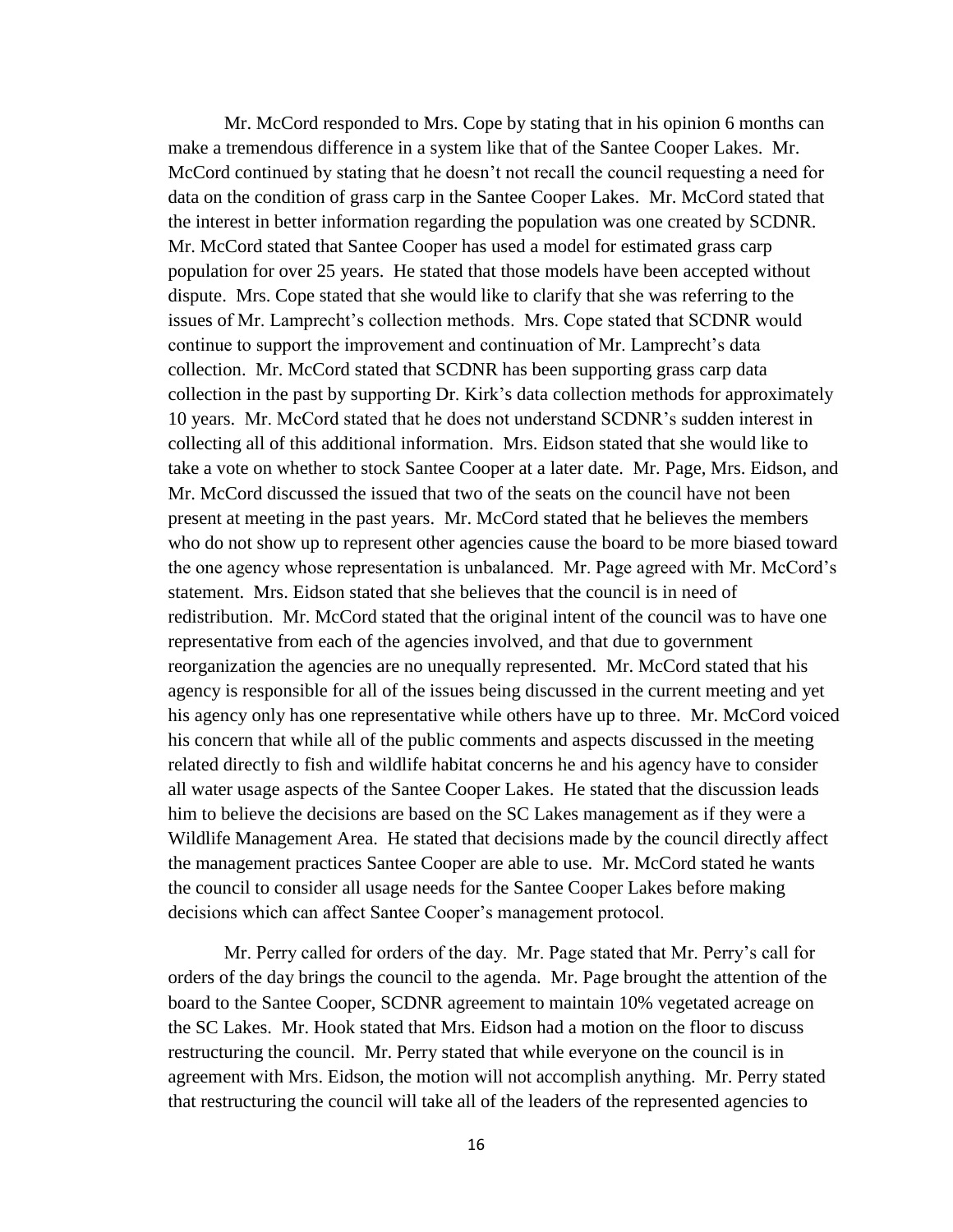address the general assembly to accomplish a result. Mr. McCord stated that a motion would show the leaders of the represented agencies that the council as a whole supports the restructuring of the council towards equal agency representation. Mrs. Lognion seconded Mrs. Eidson's motion. Mr. Page called for discussion. Mr. Hutto suggested that the issue of suggesting a restructuring of the council be discussed at a later time. Mrs. Eidson stated that the issues at hand must be addressed today because the issue in the past was that the council would not agree with SCDNR but would be overruled. Mrs. Eidson stated that she would like to address this issue today. Mr. Perry moved to table Mrs. Eidson's motion so that each representative could speak with their leader to discuss the possibility of restructuring. Mr. Hutto seconded Mr. Perry's motion. Mr. Page called for discussion. No discussion was brought before the board. Mr. Page called for a vote. The motion to table Mrs. Eidson's vote failed by a 2 "aye" to 4 "nay" vote with 2 abstains. Mr. Page called for any further discussion on Mrs. Eidson's motion. Mr. McCord stated that he was in a similar situation as Mrs. Eidson in terms of years of service left with Santee Cooper and the Council. He stated that he did not feel like placing the vote to a later date would be profitable considering his time constraints. Mrs. Eidson asked when the next meeting would take place. Mr. Page stated that the timing of the next meeting has yet to be determined. Mr. Page suggested that the council take a vote. Mr. Perry and Mr. McCord stated that a recommendation to the general assembly could result in a situation that would be unexpected by the council. Mr. Perry suggested that the results could even go as far as to abolish the council and its decision making capabilities altogether. Mr. McCord stated the possibility of briefing the members of the General Assembly on the basic concepts of plant management before they come to a decision. Mr. Page called for a vote on Mrs. Eidson's motion to discuss the possibility of restructuring the council. Mr. Perry suggested that Mrs. Eidson withdraw her motion so that further discussions not prolong the meeting. Mrs. Eidson stated that she withdrew her original motion. Mr. Perry stated that he believes the simple path for would be to create an ad hock committee to create a proposed restructured council and present the findings to the council at its next meeting. Mr. Page asked Mrs. Eidson if she would like to chair the proposed ad hock committee. Mrs. Eidson responded that she would like to chair the committee. Mr. Page asked Mr. McCord if he would like to be included on the committee. Mr. McCord indicated that he would like to be on the committee. Mr. Page called for any additional council members who would be interested in joining the committee. Mrs. Lognion stated that she would be interested as long as she could send a proxy in the event that she could not attend. Mr. Page stated that he would support that notion. Mr. Perry briefly discussed the purpose of the committee as it pertains to reviewing the law and proposing a restructuring of the council. Mr. McCord stated his concern over creating a sub-committee of a council which is still so small. Mrs. Eidson stated that she would like to discuss, as a sub-committee, the possibility of Aquatic Plant Management Plan proposals only needing a simple majority to pass.